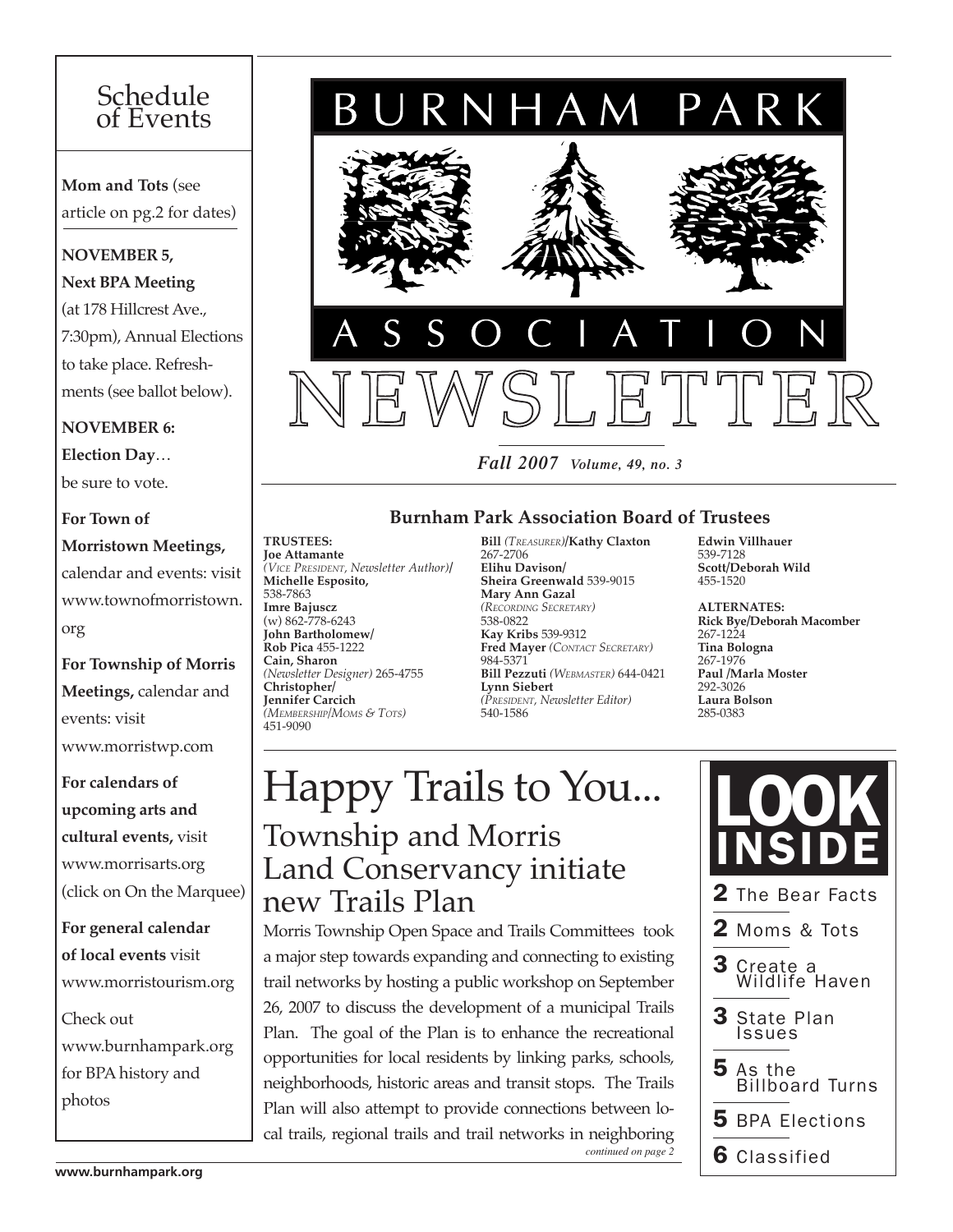#### *continued from cover*

municipalities. The plan, still in its nascent stages, received a boost from the active involvement of Morris County Park Commission Executive, Director, Dave Helmer, and Morris Township Planning Board Chair, Rick Haan. The Morris Land Conservancy's Andrew Szwak and Thomas Kenny are guiding the work and presided over the discussion. The BPA wholeheartedly supports implementation of a plan that provides both the opportunity for healthy recreation and an alternative to transportation reliant solely on burning fossil fuel.

#### The Bear Facts: Bear Sighting on Hillcrest Ave.

on Friday evening, October 19th, in early evening (~6pm) a black bear was sighted rooting around foundation plants at 178 Hillcrest Ave.. After a short while, the bear then ambled up Hillcrest Ave. towards the school's wooded area. The police were informed. Many times young male bears roam near

wooded areas in search of new territory since they cannot stay with their original family as they approach maturity. Usually they are not aggressive but they are wild animals and caution is always best, esp. if you have young children and/or pets.

Several things you can do to make your home less attractive to bears…

1. Don't have bird feeders or animal food outdoors until bears are safely hibernating for the winter…Bears are omnivores and will eat seeds, nuts, berries, etc.

2. Don't put out your garbage (if possible) until the morning of pickup and, when you do, put some noxious smelling stuff into the can… (ammonia on a rag or paper towel) to make it less attractive for a bear to search for food.

**3.** Don't leave small pets out at night.

4. Keep your grills clean (the smells of grilled food/fat can attract bears)

5. and most important, don't leave small children unattended in the yard.

#### BPA MOMS & TOTS Mon Growing and Growing!

The summer was wonderful! We met so many new friends and welcomed new babies to the group. Thank you to Carolyn Erickson and Lorene Nilles for compiling our official Moms & Tots spreadsheet. It is very helpful in arranging play dates! This summer, we took trips to Sunrise Lake and to The Land of Make Believe. Our Fall happenings are so vast we couldn't publish everything… Go to the web calendar www.momstots.carcich.net to see everything. Here is some of what we have planned:

**All ages play dates:** on Mondays around 4:00 as we meet at local parks. Please call or email Carolyn Erikson for details on the location: (973) 401-0631 or cmv 12@yahoo.com. The parks are also listed on our web calendar.

**Infant play-dates** will continue on Wednesdays at various times of the day. We rotate homes so check your email and the web calendar. Contact Jen Carcich for details on location: 973-451-9090.

**Dinner Play-dates** will be held on Thursday evenings at 5:30 at playgrounds and various families' homes. Although created for working parents, all are welcome. The Annis family's "Euro" themed dinner and the Erikson family's "Breakfast for Dinner", both held at Burnham Park, were huge hits! Strangers were even asking about our "parties". Weekly emails will be sent to announce the locations. If you are willing to host a dinner play-date in October or November, please let Jen Carcich know ASAP.

**Nature Walks** will continue on Fridays at 10:00 We meet with the kids in strollers or packs at the South Street entrance to Loantaka Park.

**Day out With Dad** - a train ride to Summit for lunch and to play at the playground by the train station- will be posted on the web calendar.

**Nature Walks/Runs** will continue on Fridays now at 9:00 We meet with the kids in strollers or packs at the South Street entrance to Loantaka Park. (Some of us started running to prepare for the 5K to help the Interfaith Food Pantry on Thanksgiving at 8:30 am. Register at www.active.com. Join us! We are super slow!)

**Monthly Arts & Crafts** especially for our group: Jen Carcich will be reading Halloween & Thanksgiving stories and bring all the stuff to make a Halloween/Thanksgiving crafts just for BPA's Morristown Moms & Tots at the Morris County Library in the Children's Arts & Crafts room. FREE. All ages welcome 3:30-4:30 Tuesday, October 16 & Monday, November 5 (this will take the place of the All ages play date that week).

With the cold months on the way, We were trying to think of some free indoor things to do and this seemed simple. Jen could only book through November. if any of you would like to run the book and craft one month, please let Jen know! PLEASE RSVP so I cut out enough artsy stuff;) Grandparents & caregivers welcome!!! School age kids can and if your child (or you) needs volunteer hours for scouts or college applications, I would gladly have them help during these classes.

**Two Discussion groups** are forming for the fall

For parents: "Healthy Children, Healthy Planet" and

For all members: "Voluntary Simplicity".

\$20 gets you the book and then you meet at various homes weekly to discuss each section. There are 8 sections in each book and they are easy and informative reads. (The classes are run by the Garden State Earth Institute www.gsearthinstitute.org) **Healthy Children, Healthy Planet:** to understand how the effects of our consumer culture influence a child's point of view and to discover ways to create meaningful times and healthy environments for our children. **Voluntary Simplicity:** to live more simply is to live more purposefully and with the minimum of needless distractions.

If you are interested in joining either group, please email Jen at fadoo3@aol.com since she will be contacting the facilitator.

We will continue with outdoor play and exercising until the weather is just unbearable. Thank-you to Kim King for taking on the role of updating our web calendar with all that the County and Town/Township Libraries have to offer.

Check the web calendar for more events and details **www.momstots.carcich.net** Enjoy your families. **-Jen Carcich**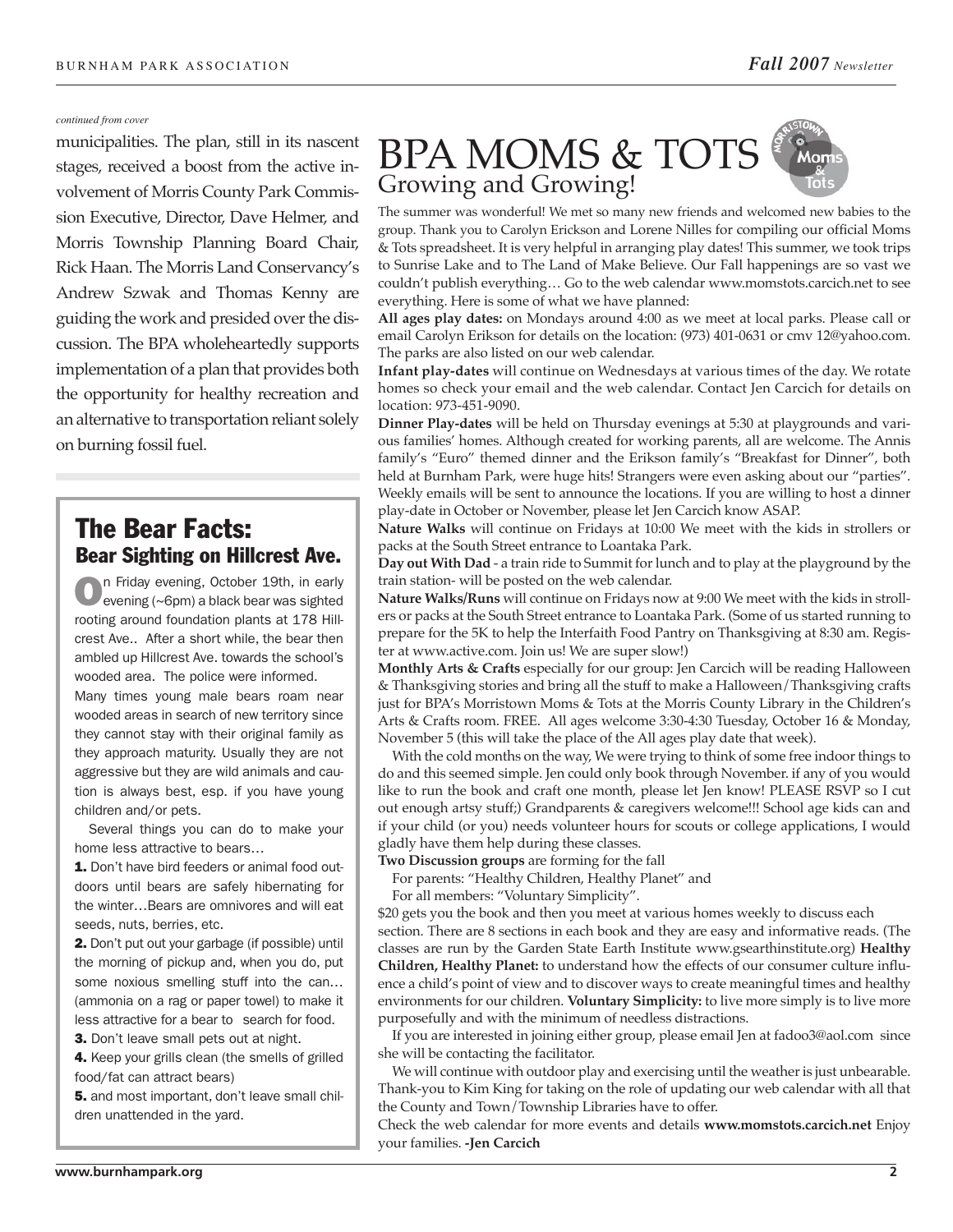## **Create** a Wildlife Haven (but not for bears) in Your Backyard!

You can the Join 90,000 wildlife enthusiasts who have been recognized for creating wildlifefriendly havens in their own backyards. The National Wildlife Federation is sponsoring the program.To get certified, you pay \$15 and provlde elements from each of the following areas:

**Food Sources. For example:** Native plants, seeds, fruits, nuts, berries, nectar **Water Sources.**  For example: Birdbath, pond, water garden,

stream **Places for Cover.**  For example: Thicket, rock pile, birdhouse **Places to Raise Young.** For example: Dense shrubs, vegetation, nesting box, pond Sustainable Gardening. For example: Mulch, compost, rain garden, chemical-free fertilizer...

Once certified, you receive a 1 year subscription to the National Wildlife® magazine., email newsletter, a certificate and listing in the roster of certified properties. Then, you can buy a Certified Wildlife Habitat yard sign showing a commitment to conserving wildlife.

For more info, go to https://secure.nwf.org/ backvard/certifv.cfm

# STATE PLAN ISSUES: What's up?

In a May 1, 2007 letter, Morris Township urged that Planning Area 5 (Environmentally Sensitive) designations be downgraded to "Fringe" Planning Area 3 in the Jones Woods environs, Picatinny Rd., Bailey Hollow Rd., and Western Ave.. Additionally, the Township is proposing "Metropolitan" PA-1 Designation for Gaston Rd., Jacob Arnold Rd. (both in Washington Valley) as well as for Bradford Estates (on Sussex) and Spencer Estates (on Kahdena Rd.). We have grave concerns about the implications of such recommendations.

#### **Why are we concerned?**

These recommendations fly in the face of the State Plan's delineation criteria and contradict its goals to limit sprawl by directing development (and redevelopment) to areas with current infrastructure in place.

#### **A. RE: Jones Woods and environs…**

The State Plan's Delineation Criteria for PA-5/ Environmentally Sensitive areas include:

*Watersheds of pristine waters, trout streams and drinking water supply reservoirs, recharge areas for potable water aquifers, habitats for endangered and threatened plant and animal species, freshwater wetlands, prime forested areas, scenic vistas, etc.*

Compare these criteria to the facts: Jones Woods includes state documented endangered species, exceptional resource value freshwater wetlands, mature forest contiguous with county forest/parkland, steep slopes, a trout maintenance stream, historic structures (remains of the Morris Aqueduct System), use for potable water storage by SMCMUA, and lack of sewers. A portion of Jones Woods was purchased with Township Open Space funds, and is identified in the Township's Land Use Plan Element Update of 2000 as "open space." Moreover, Jones Woods serves a vital role providing groundwater recharge area and stormwater management capability for the adjoining, uphill Villa Walsh.

#### **B. RE. Picatinny Rd. and environs….**

These same criteria could be applied to the areas including Picatinny Rd., Bailey Hollow Rd. and Western Ave. which are replete with streams, steep slopes, wetlands and nearly contiguous mature forested areas including Jockey Hollow Top, Fosterfields, Jones Woods, Jockey Hollow National Historical Park and Lewis Morris County Park.

Despite the Township's implication that the smaller lots of our own neighborhood apply to these areas, residential lots on Picatinny are very large (some nearly 50 acres in size), and several are designated for farmland use – not to mention the acknowledged scenic vista. Lots on Bailey Hollow and Western/Jockey Hollow are also large, heavily wooded, steeply sloped, many with wetlands or streams and on Jockey Hollow, with historic significance in their Colonial era homes and direct lead in to Jockey Hollow National Park.

We feel strongly that Jones Woods and its environs meet the criteria for PA-5 designation rather than the Fringe Area PA3 designation - whose delineation critera state "Does not include land that meets the criteria for …Environmentally Sensitive Planning Areas" and which allows for convenience stores, as well as commercial and industrial development along the lines of Flemington.

#### **C. RE: for Washington Valley's Gaston Rd. and Jacob Arnold Rd.**

The State's own general description of PA-1 says it ranges "from large urban areas such as Newark …to post war suburbs such as Englewood and Cherry Hill" with "the need to rehabilitate housing" and "a compact settlement pattern where communities stand shoulder to shoulder."

#### **Some of the PA-1 Delineation Criteria include**

- 1. Density of more than 1,000 people per square mile
- 2. Existing public water and sewer systems
- 3. …and access to public transit systems
- 4. A population of no fewer than 25,000 people
- 5. Areas more totally surrounded by land areas that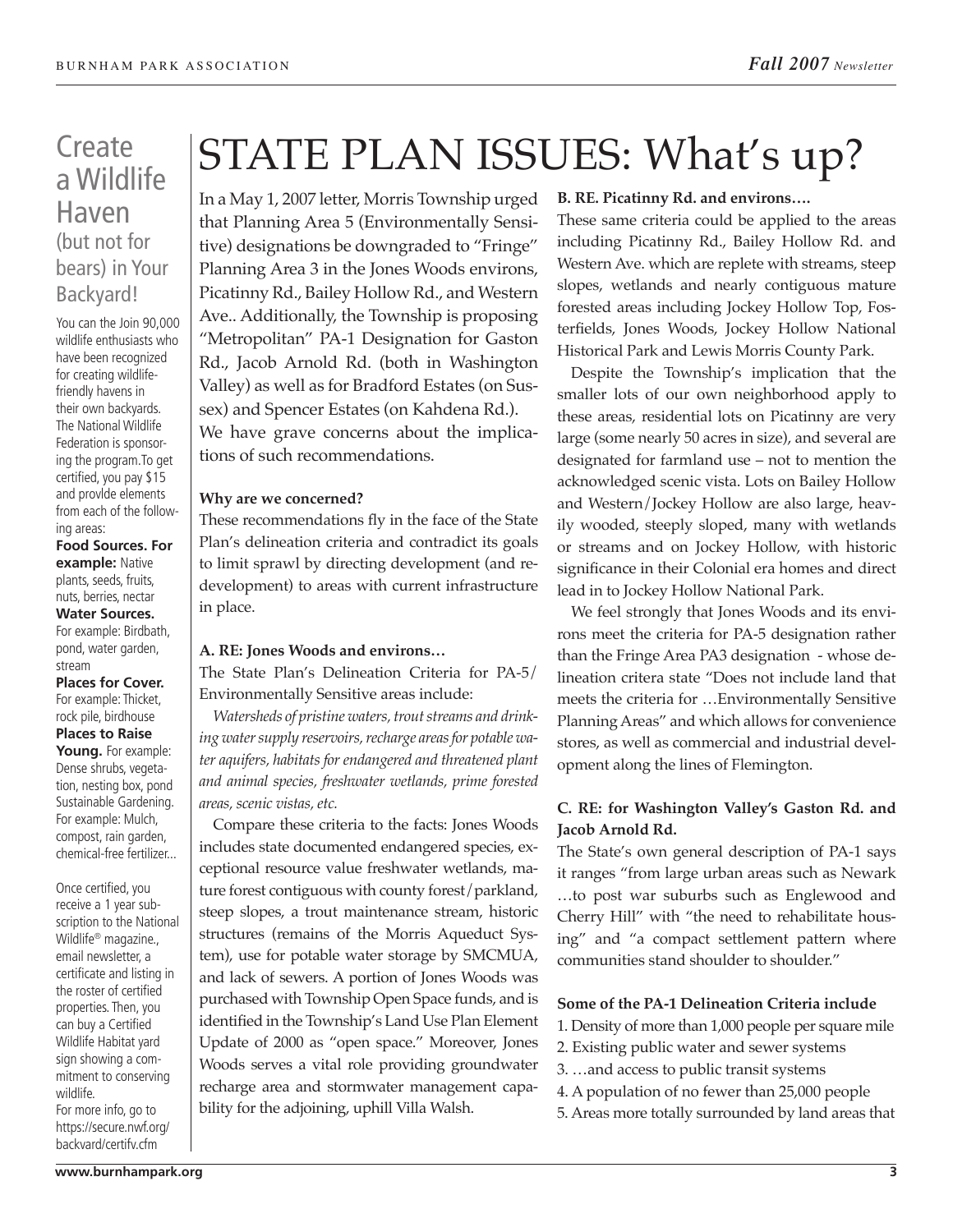meet the criteria of a Metropolitan Planning Area, e.g., concentration of commercial and manufacturing infrastructure

6. No contiguous open space or farmland

7. Absence of developable land.

Yet, these streets in no sense fit the PA-1 Metropolitan Planning Area designation. They have million dollar homes on large wooded lots. There is no public transportation access nor is the population density remotely close to 1,000 people per square mile.

That Washington Valley is highly sensitive, both environmentally and historically, has been thoroughly proven and documented in recent years. It lies within a State and Federally Registered Historic District, provides habitat to state and federally endangered species, has Category I trout production streams, exceptional resource value wetlands, steep slopes, mature forests, contiguous green spaces, headwaters of the Whippany River (which supplies drinking water to over 1 million New Jersey residents), drinking water wells and the land is contiguous to the nation's first National Historical Park at Jockey Hollow. In its own 1994 Master Plan, the Township urged the state to expand the PA5 designation in recognition of the environmental sensitivity of Washington Valley.

#### **Why would the Township propose such reclassification now?**

The most likely reason might be that PA-1 designation – though totally inappropriate - would allow the Township to promote more development in these areas. The State Plan provides the incentives of streamlined funding for extending sewers, water lines and other infrastructure in PA-1 areas. These state financial incentives are designed to encourage development and redevelopment in town centers such as Morristown (which is designated PA-1) rather than to fund continuing outward sprawl.

Applying a PA-1 designation to these areas in Washington Valley would make it financially easier for the Township to extend infrastructure and open these sensitive areas up to future development, in complete violation of the State Plan's core principals (to limit sprawl and focus development away from sensitive areas). In a very real sense, the Township is, in effect, recommending the use of our state tax dollars to fund the degradation of our own environment! **Concerns about procedures and public involvement:**

Once again, the public has not been invited to participate in the decision process which clearly affects public interest. Despite our long record of participation in the State Plan's development (dating back to 1989) and despite local and county agency assurances that we would be notified of ongoing discussions, it was almost by accident that we learned of this latest phase and obtained a copy of the Township recommendations. Even the Township's own Environmental Commission was kept in the dark about the Township's latest response to the State Plan! Since these Planning Area designations proposed by our municipality have significant consequences for us as citizens, homeowners, and taxpayers, it is a grave concern that we have been excluded from meaningful and timely participation.

#### **What can you do to voice your concern?**

You can urge the state to preserve PA-5 designations for these areas and share your concerns about the lack of public participation opportunities in our municipality on this issue. Letters can be sent to:

Mr. Ben Spinelli, Esq. Executive Director Office of Smart Growth Department of Community Affairs 101 South Broad Street PO Box 204 Trenton, NJ 08625-0204 and to

Lisa Jackson, Commissioner New Jersey Department of Environmental Protection 401 E., State Street PO Box 402 Trenton, NJ 08625-0402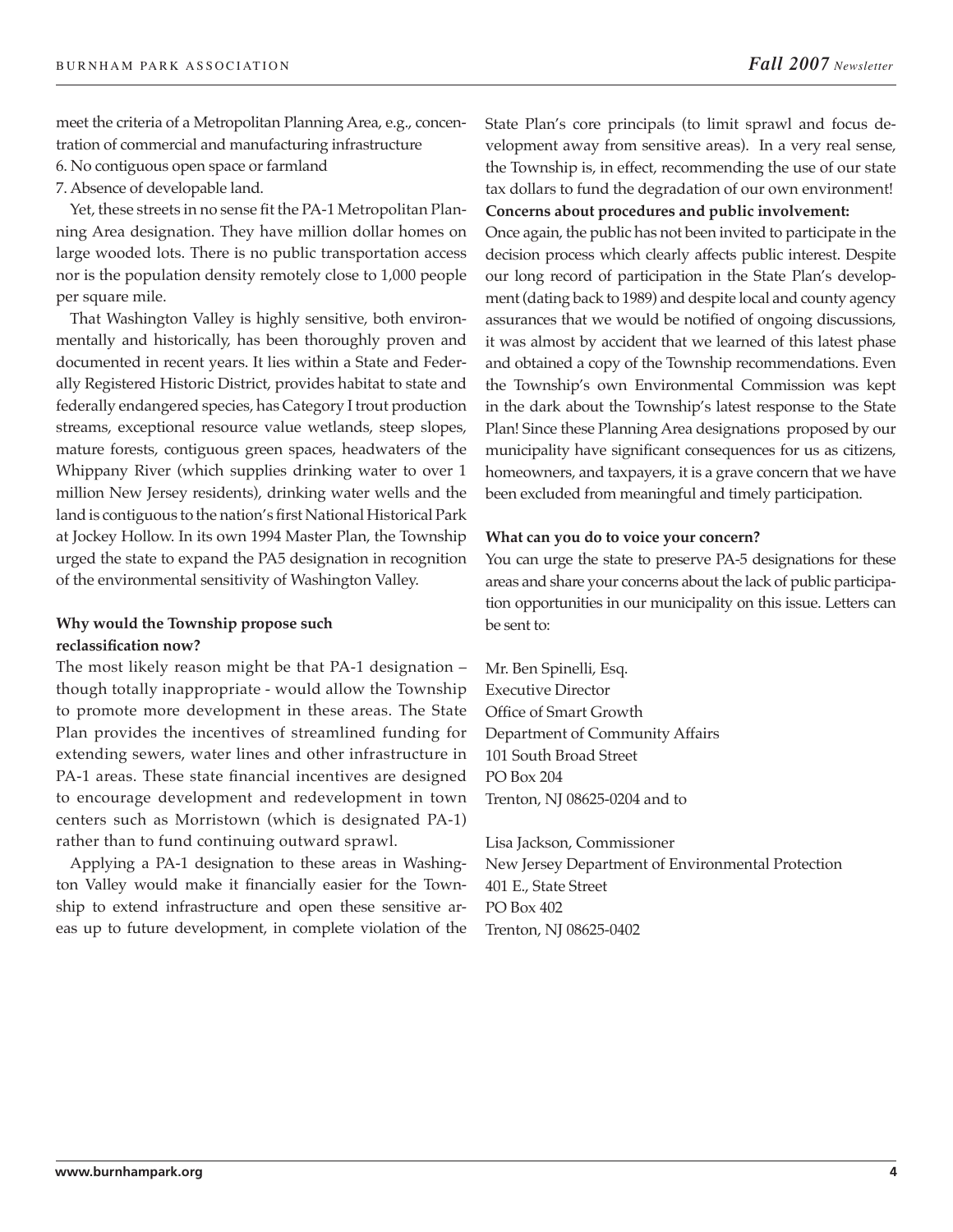# As the Billboard Turns (an ongoing saga)

ne billboard, adjacent to the monu-<br>
ment to the Revolutionary War Park<br>
of the Artillery (on Mendham Ave.,<br>
opposite Burnham Park), the site<br>
once occupied by a thousand men under the ment to the Revolutionary War Park of the Artillery (on Mendham Ave., opposite Burnham Park), the site command of General Henry Knox (Washington' s Chief of Artillery) during the winter of 1779-80, was removed from 31 Mendham Ave., while one measuring 12x25'x 17.3' high remains next door at 41 Mendham Ave., within view of the monument. What to do with the remaining billboard is the subject of contention before the Morris Township Board of Adjustment. On September 24, William Farley, owner of the property, testified that he cannot remove the billboard because he does not own it and these facts prevent him from selling the remaining house he developed on the site(#41). The land was sold to Mr. Farley in 2005 and permits were duly issued. However, the property came with the encumbrance of a pre-existing, non-conforming use: the billboards, owned by CBS Signs who acquired the permanent easement under a permit issued in 1956.

Applicant Mr. Farley proposes to relocate and maintain the 10.5 'x22.8'x 17.3' billboard (reduced from its present size) on the existing single family residential property and create a front yard setback of 7 feet where a minimum

setback of 60 feet is required. Testimony from his attorney, planner, as well as a representative of CBS signs revealed that:

The billboard(sign), A pre-existing, non-conforming use, is one of two principal uses for the property (its use as a residence is the other).

Board attorney Oller opined that the billboard had "no legal right to be constructed" even though a permit and easement were issued in 1956.

The billboard generates \$1500.00 per month income.

The permanent easement allows the sign company access to the entire residential property to perform maintenance. The CBS sign representative testified that his company would work with the Board of Adjustment to make the sign less obtrusive, and perhaps move it to a commercial zone, but would not consider a buyout or its permanent removal.

Mr. Farley's attorney has applied for a hardship (which, if accepted, would grant relief through approval of his application), maintaining that Farley cannot sell his property with the sign in place and probably cannot obtain a certificate of occupancy. Despite this plea, several board members said that a hardship cannot be "selfcreated" since Mr. Farley should have known of the encumbrance and easement prior to pur-

chase. If the application is approved, the sign's owner(CBS) testified that up to six mature trees might be removed to make the sign visible from road. Board Attorney Oller indicated that he will determine prior to the next meeting whether or not the billboard has a legal basis to remain on the site. Several neighbors also objected to the sign's presence in a residential area. The Board will render its decision following the November 26 public hearing.

In an August 24, 2007 letter to Chairman Vitale and members of the Board of Adjustment, Dr. Lynn Siebert, President of the Burnham Park Association, summarized our thoughts that such a sign is out of place on this site. It does not belong in a residential area and adversely impacts a unique historic monument and possible park (of the Knox Artillery Encampment). We urge the owner of the sign to agree to its removal to a suitable commercial site. Failing that, we urge the Board of Adjustment to deny application to relocate on this site and instead to recommend that the Morris Township Committee (or other appropriate municipal body) rule that the easement permitting such a sign be revoked, allowing for its removal.

Stay tuned for the next installment (Nov. 26) of As the Billboard Turns….

# BPA Elections

Each year at this time we vote for our Bd. of Trustees. Nominations are open to all BPA members – self nominations are welcome. New members/Trustees are encouraged. We invite you to submit your ballot (and/or nominations) by mail to our recording secretary, Mary Ann Gazal (34 Dorothy Drive) in advance of the November 5th meeting if you are unable to attend in person but wish to participate.

|  |  |  |  |  | Our current ballot includes the following: |
|--|--|--|--|--|--------------------------------------------|
|--|--|--|--|--|--------------------------------------------|

Joseph Attamante/Michelle Esposito Imre Bajusz John Bartholomew Sharon Cain Jennifer/Christopher Carcich Bill/Kathy Claxton Elihu Davison/Sheira Greenwald Mary Ann Gazal Kay Kribs Fred Mayer Bill Pezzuti Lynn Siebert Edwin Villhauer Alternates: Scott/Deborah Wild Rick Bye/Deborah Macomber Paul/Marla Moster

#### Please indicate your vote

a) for the entire slate \_\_\_\_ b) for all but the following

 $\overline{\phantom{a}}$ 

 $\overline{\phantom{a}}$ c) the additional nomination of the following for positions as Trustees: \_\_\_\_\_\_\_\_\_\_\_\_\_\_\_\_\_\_\_\_\_\_\_\_\_\_\_\_\_\_\_\_

\_\_\_\_\_\_\_\_\_\_\_\_\_\_\_\_\_\_\_\_\_\_\_\_\_\_\_\_\_\_\_\_\_\_\_\_\_\_\_\_\_ \_\_\_\_\_\_\_\_\_\_\_\_\_\_\_\_\_\_\_\_\_\_\_\_\_\_\_\_\_\_\_\_\_\_\_\_\_\_\_\_\_

| Thi in your hanne, address and telephone  |  |  |  |  |
|-------------------------------------------|--|--|--|--|
| number on this stub. Make checks pay-     |  |  |  |  |
| able to the Burnham Park Association.     |  |  |  |  |
| Sent to our treasurer. Bill Claxton at 32 |  |  |  |  |
| Dorothy Drive, Morristown, NJ 07960.      |  |  |  |  |
| Thanks to those neighbors who have sup-   |  |  |  |  |
| ported BPA so generously. DUES PAID IN    |  |  |  |  |
| THE THE LAST 3 MONTTHS OF 2006 GET        |  |  |  |  |
| CREDITED TO CALENDAR YEAR 2007            |  |  |  |  |
|                                           |  |  |  |  |

Fill in your name, address and telephone

|                | e   Membership/Dues Payment I/We enclose our 2007 Burnham Park Association dues of:<br>$\frac{1}{2}$ \$10 Basic/Pine \$25 Sponsor/Maple \$50 Patron/Beech \$100 Benefactor/Oak \$250Thomas Paine Club |
|----------------|-------------------------------------------------------------------------------------------------------------------------------------------------------------------------------------------------------|
| $\overline{2}$ |                                                                                                                                                                                                       |
|                |                                                                                                                                                                                                       |